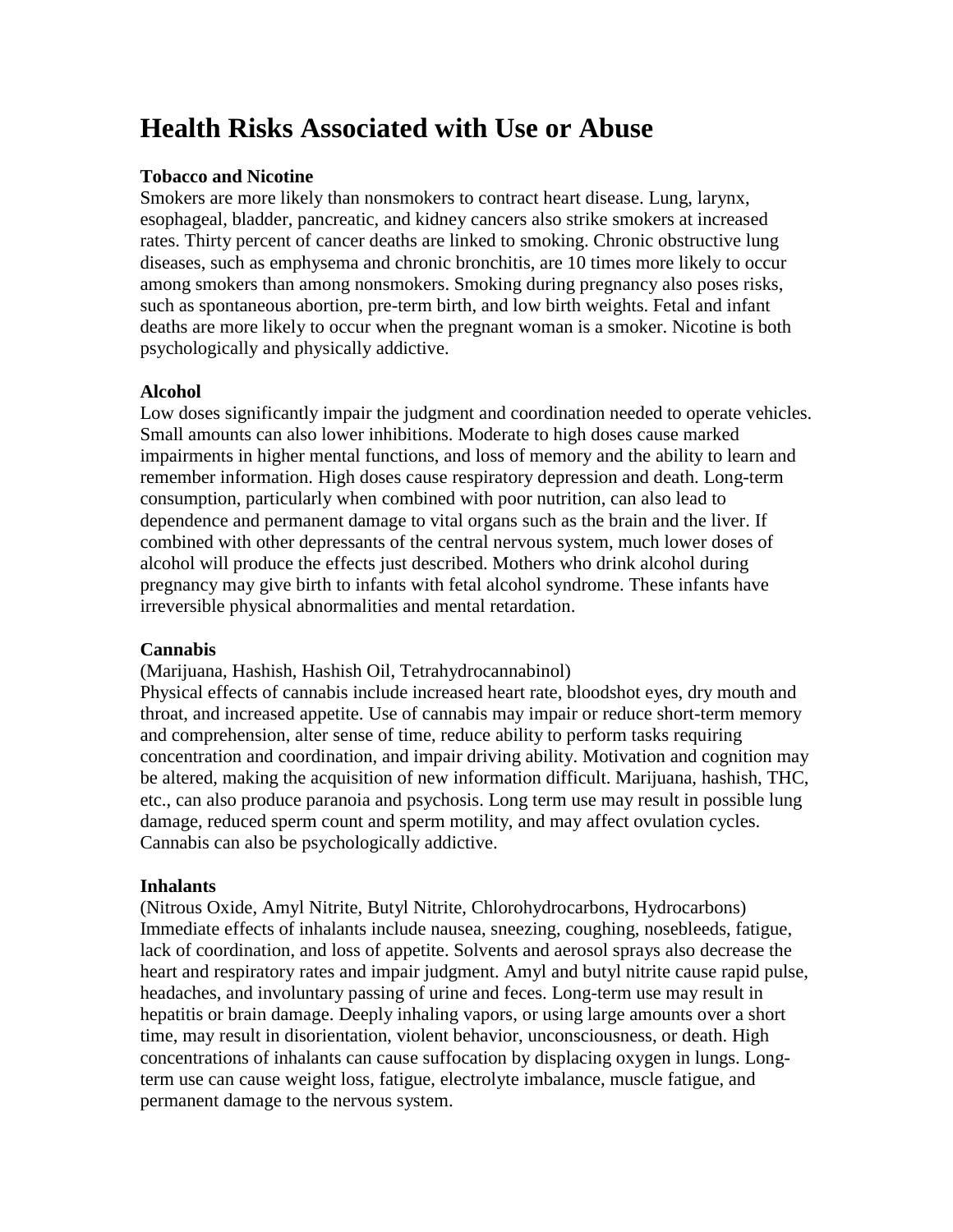## **Cocaine (Crack)**

Cocaine stimulates the central nervous system. Its immediate effects include dilated pupils and elevated blood pressure, heart rate, respiratory rate, and body temperature. Occasional use can cause nasal irritation; chronic use can ulcerate the mucous membrane of the nose. Crack or freebase rock is extremely addictive. Physical effects include dilated pupils, increased pulse rate, elevated blood pressure, insomnia, loss of appetite, tactile hallucinations, paranoia, and seizures. The use of cocaine can cause death by cardiac arrest or respiratory failure.

## **Stimulants**

(Amphetamines, Methamphetamines, Crank, Ice)

Stimulants cause increased heart and respiratory rates, elevated blood pressure, dilated pupils, and decreased appetite. Users may experience sweating, headache, blurred vision, dizziness, sleeplessness, and anxiety. Extremely high doses can cause rapid or irregular heartbeat, tremors, loss of coordination, and physical collapse. Amphetamine injection creates a sudden increase in blood pressure that can result in stroke, very high fever, or heart failure. In addition to physical effects, feelings of restlessness, anxiety, and moodiness can result. Use of large amounts over a long period of time can cause amphetamine psychosis that includes hallucinations, delusions, and paranoia. The use of amphetamines can cause physical and psychological dependence.

#### **Depressants**

## (Barbiturates, Methaqualone, Tranquilizers)

Small amounts can produce calmness and relaxed muscles, but somewhat larger doses can cause slurred speech, staggering gait, and altered perception. Large doses can cause respiratory depression, coma, and death. Combination of depressants and alcohol can multiply effects of the drugs, thereby multiplying risks. Babies born to mothers who abuse depressants during pregnancy may be physically dependent on the drugs and show withdrawal symptoms shortly after birth. Birth defects and behavioral problems may also result. The use of depressants can cause both physical and psychological dependence.

## **Hallucinogens**

(PCP, LSD, Mescaline, Peyote, Psilocybin)

Phencyclidine (PCP) interrupts the functions of the neocortex, the section of the brain that controls intellect and instinct. PCP blocks pain receptors, and users can have violent PCP episodes resulting in self-inflicted injuries. Lysergic acid diethylamide (LSD), mescaline, and psilocybin cause illusions and hallucinations. The physical effects may include dilated pupils, elevated body temperature, increased heart rate and blood pressure, loss of appetite, sleeplessness, and tremors.

#### **Narcotics**

(Heroin, Methadone, Codeine, Morphine, Meperidine, Opium)

Narcotics initially produce a feeling of euphoria that often is followed by drowsiness, nausea, and vomiting. Users may experience constricted pupils, watery eyes and itching. Overdoses may produce respiratory depression, clammy skin, convulsions, coma and death. Addiction in pregnant women can lead to premature, stillborn, or addicted infants